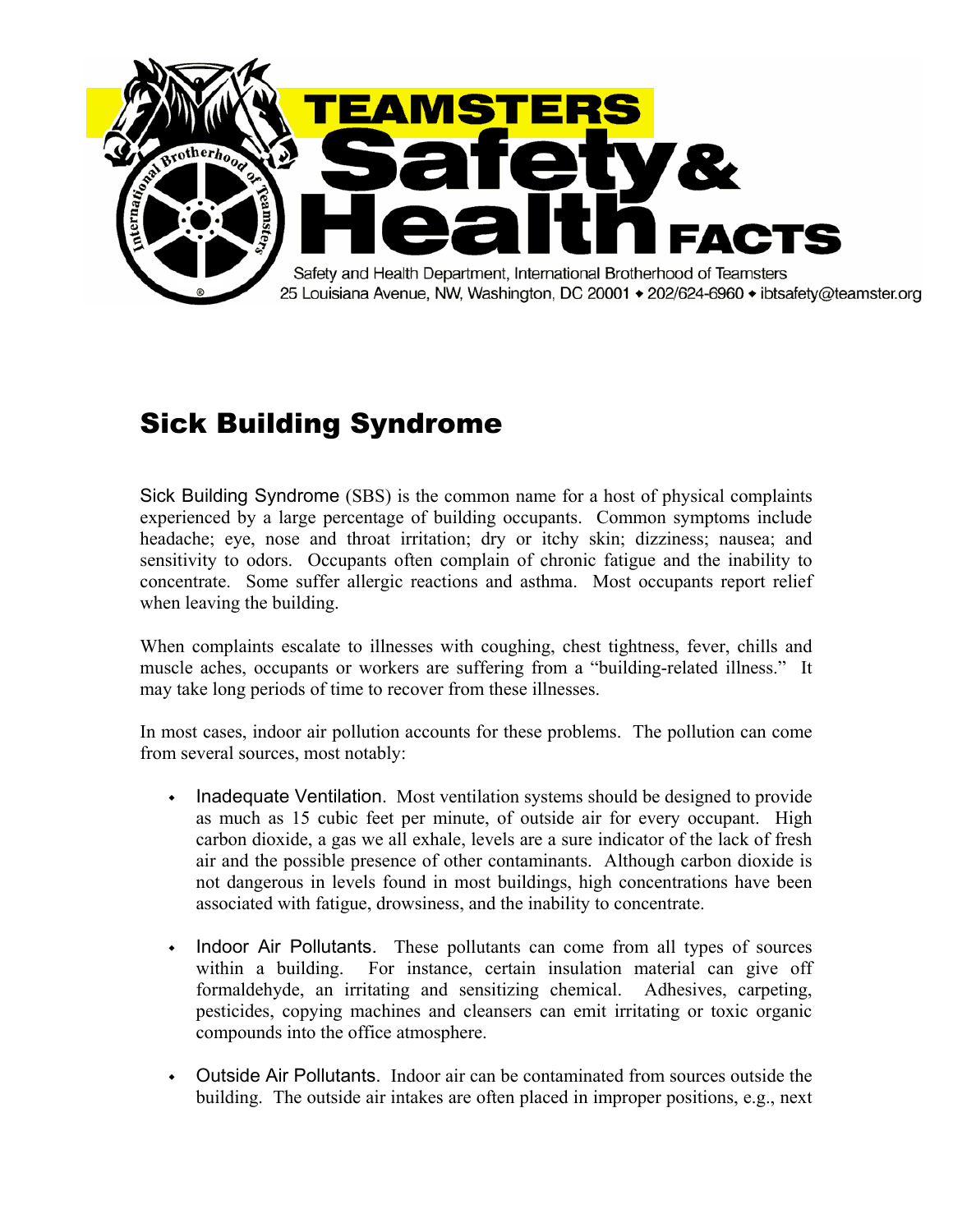to loading docks, plumbing vents and other building exhausts. As a result, motor vehicle exhaust smoke, toilet gas and other contaminants can be drawn into the building. Several cases of sick building syndrome have involved carbon monoxide and nitrogen dioxide entering a building from an attached parking lot or an underground garage.

• Biological Contamination. Bacteria, molds, pollen, and viruses can be a troubling source of contamination. HVAC systems are often the culprit. Biological organisms may breed in stagnant pools in humidifiers and cooling coilcondensed pans. Often, small leaks in pipes and roofs permit water to accumulate behind walls or ceiling tiles. Bacteria and molds can grow unnoticed until symptoms begin. Coughing, chest tightness, chills fever and allergies are the most common complaints related to biological contamination.

## **Air sampling for contaminants**

Sampling for contaminants might seem to be the logical response to the employee complaints, but it seldom provides information about possible causes. While certain basic measurements, e.g., temperature, relative humidity, carbon dioxide, and air movement, can provide a useful depiction of current building conditions, sampling for specific pollutant concentrations is often not required to solve the problem and can even be misleading. Contaminant concentration levels rarely exceed existing standards and guidelines even when employees continue to report health complaints. Air sampling should not be undertaken until considerable information on the factors listed above has been collected. Any sampling strategy should be based on a comprehensive understanding of how the building operates and the nature of the complaints.

## **Solutions to Sick Building Syndrome**

Solving this problem usually will include combinations of the following:

- Pollutant source removal or modification is an effective approach to resolving an IAQ problem when sources are known and control is feasible. Examples include routine maintenance of HVAC systems, e.g., periodic cleaning or replacement of filters; replacement of water-damaged ceiling tile and carpeting; institution of smoking restrictions; venting contaminant source emissions to the outdoors; storage and use of these pollutant sources during periods of nonoccupancy; and allowing time for building materials in new or remodeled areas to off-gas pollutants before occupancy. Several of these options may be exercised at one time.
- ◆ Increasing ventilation rates and air distribution often can be a cost effective means of reducing indoor pollutant levels. Your HVAC systems should have been designed, at a minimum, to meet the ventilation standards of the local building codes; however, many systems are not operated or maintained to ensure that these design ventilation rates are sustained. In many buildings, IAQ can be improved by operating the HVAC system to at least its design standard, and to ASHRAE Standard 62-1989, if possible. When there are strong pollutant sources, local exhaust ventilation may be appropriate to exhaust contaminated air directly